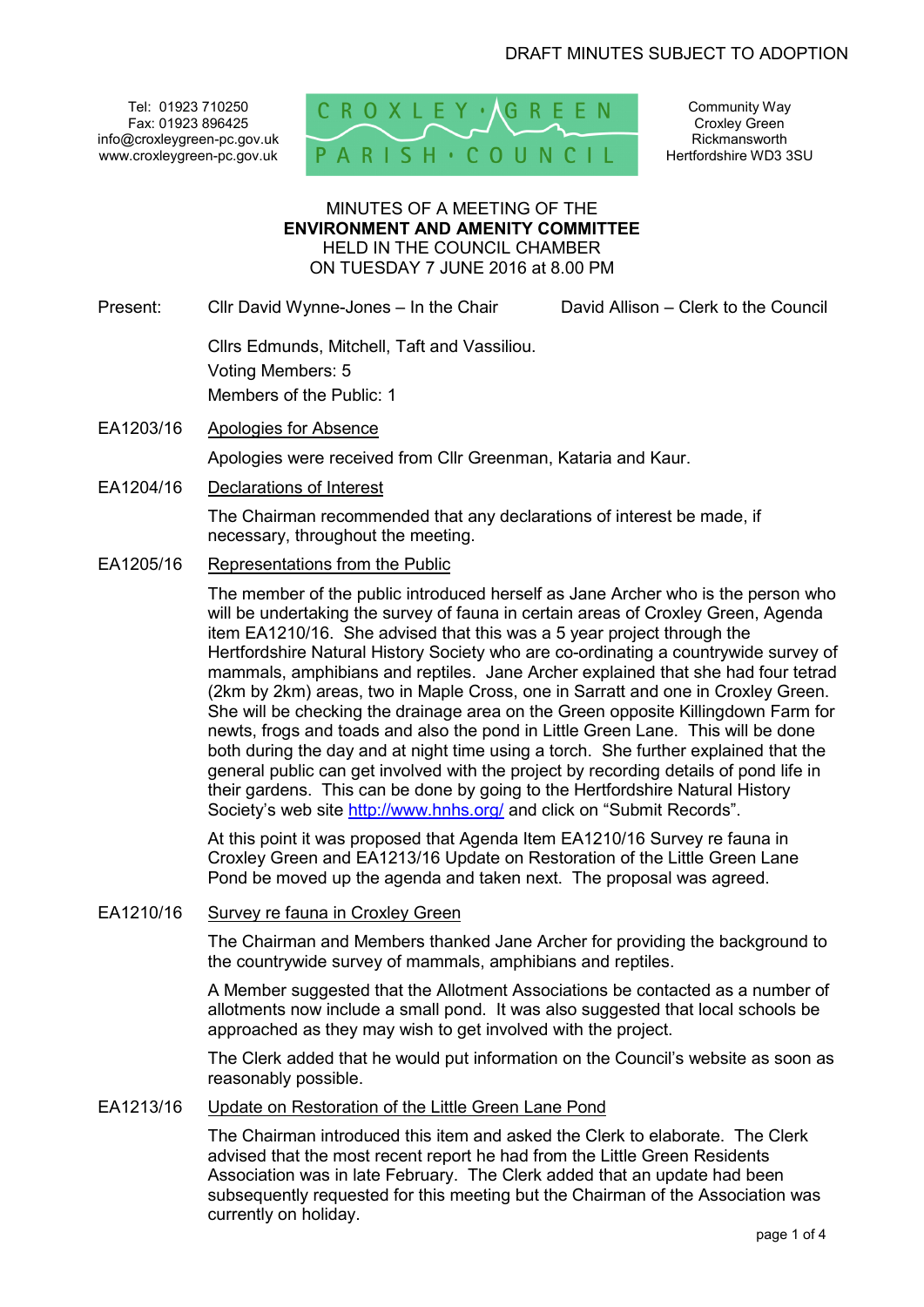*"As you or your colleagues may have noticed the above project, as of last week and at long last, has now moved another stage forward!* 

*Barrie Hicks has completed the prep work for the Pond Renovation. He has piled up all the organic matter from the 'mini pools' at the eastern end of the site. This includes the iris roots etc that will be pulled back on top of the clay towards the end of the process so that 'pond plant regeneration' can proceed asap in the spring.* 

*Nothing more will happen while we are away except that Barrie will make an appointment with Glen Ranger of Chiswell Pools to go and inspect the clay that is currently being dug out for a swimming pool in Ley Hill. This is currently being stockpiled for us. If the clay is deemed by Barrie to be of suitable quality, I will arrange with Glen for it to be transported to Little Green following our return on the*  28th Feb. We will then see if we need more clay from the next pool in the Chiswell *Pools production line!"* 

The Clerk concluded that the Grant monies agreed by the Council (£1,000) and the funding from the then Environment and Amenity Committee Budget (£1,000) had not be past over although it was being accrued for.

### EA1206/16 Minutes

#### **Resolved:**

• That the Minutes of the meeting held on Tuesday 1 March 2016 be approved and be signed by the Chairman.

## EA1207/16 Matters Arising

There were no matters arising.

### EA1208/16 Works List

The Chairman introduced this item and invited any comments.

The Clerk drew Members attention to an added item regarding checking defibrillator(s).

A general discussion took place about tree arisings that had been left for habitat piles being moved to build 'dens' and the general amount of litter that was being left in the vicinity of the dens; the poor tree work undertaken by TRDC and their reaction when it was complained about; partial collapse of the steps on footpath number 7; and, the condition of the embankment on the northbound carriageway of Scots Hill a potential TRDC/Highways matter.

There were no other comments regarding the Works List.

### **Resolved:**

• That the Works List for June 2016 be noted.

### EA1209/16 DriveSafe

The Chairman introduced this item and asked the Clerk to elaborate. The Clerk advised that the initiative had been widely promoted but unfortunately only one person had put their name forward. The Clerk reminded Members that ten names were required. The meeting was reminded that DriveSafe whilst being facilitated and promoted by the Council, it is actually a scheme that is run by the residents and as insufficient numbers had come forward, it was considered appropriate that the matter is placed on the 'back burner' for the time being.

The Clerk added that he would leave the information about DriveSafe on the Council's website in the event that sufficient people come forward in the future.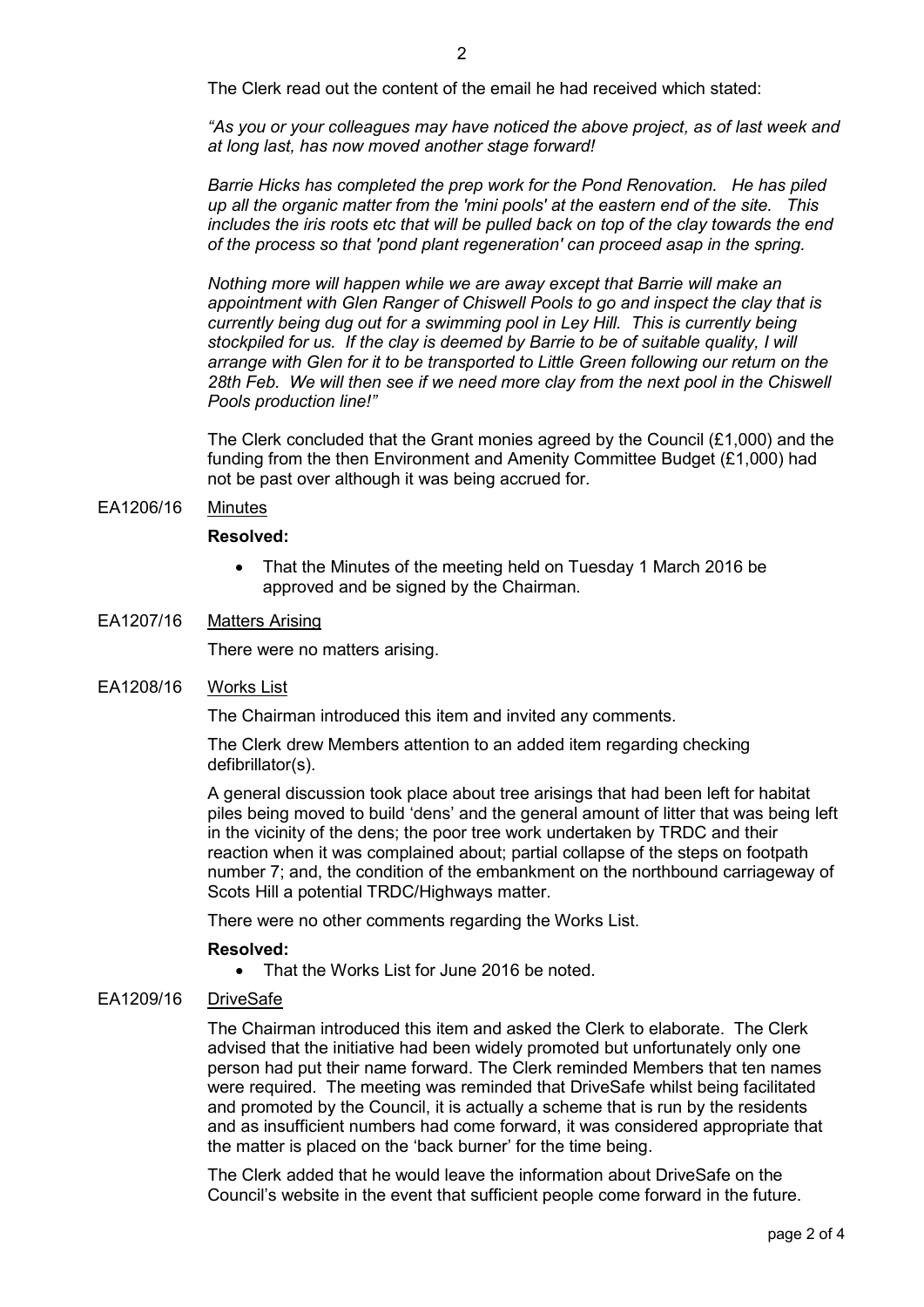It was reported that apparent speeding was taking place on Community Way which has a 15mph limit and this had been taken up with TRDC and the PCSOs who intended to undertake speed checks with a speed gun.

## **Resolved:**

- That the Council puts the DriveSafe initiative into abeyance.
- EA1210/16 Survey re fauna in Croxley Green

This item was discussed earlier in the meeting, see above.

### EA1211/16 Senior Ranger Winter Update

The Chairman introduced this item and asked the Senior Ranger to elaborate.

The Senior Ranger reported as follows:

### **Allotment garden Yorke Mead School**

- We were asked to design and build an allotment garden for the children to use.
- There was a small budget, we sourced materials and arranged deliveries, allowed two weeks for construction
- Consisted of paved path, four raised beds, fencing and gate and installation of a sink

## **Buddleia Walk**

- The right of way had recently been designated a bridleway and was not up to required widths
- Work consisted of first widening path with chainsaws to be able to use tractor and second using the flail arm to knock back sides further and take the tops back to stop it hanging over path
- Hertfordshire County Council happy for us to do work and to continue to a maintain it with the help of volunteer group

# **Croxley Hall Woods**

- Look after two sections off All Saints Lane
- Last winter carried out invasive species management, removal of sycamore and laurel. Also coppiced small area of hazel, created scallops off paths through removal of bramble and ivy and cleared area around bench area.
- This winter we moved to other section. Work again included invasive species management which was the removal of sycamore and laurel. Felled small to medium trees and one larger tree to try to slow down dispersal of seeds
- This resulted in opening up the canopy and allowing oak, beech to grow as well other flora
- Management techniques include coppicing, leaving felled wood, creating dead hedges from brush
- Carried out works included in management plan agreed with three rivers district council

The Clerk added that following a site meeting between him, the Senior Ranger and the HCC Countryside Access Officer, it was the intention to install steps from Buddleia Walk, Public Footpath No. 19 to Public Footpath No. 17 by Common Moor Lock. A grant had been applied for this and HCC were preparing the necessary specifications.